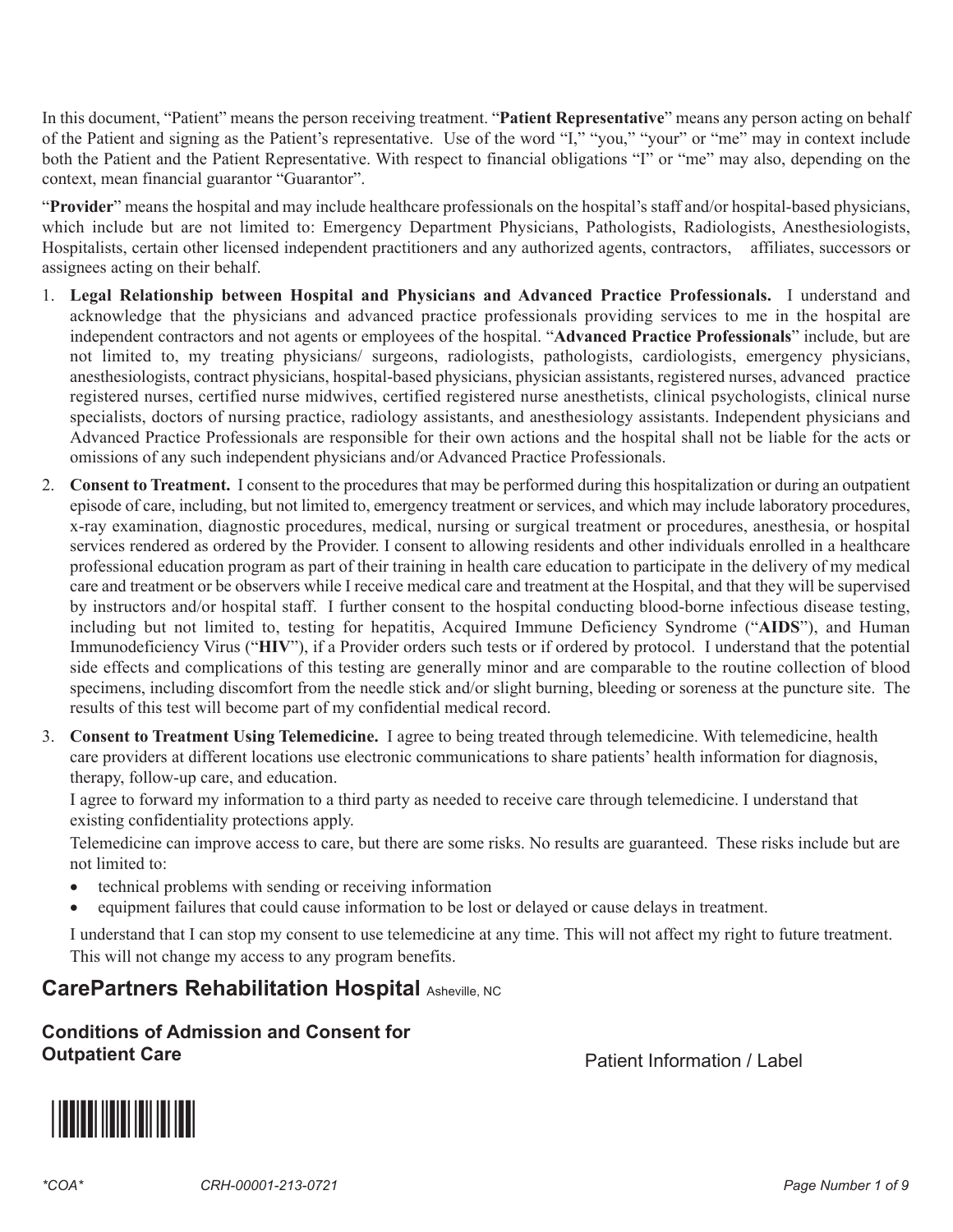- 4. **Use of Biological Samples.** During your care at the facility, biological samples (such as blood and tissue samples) might be collected from you for purposes of your care. Sometimes, after your visit there might be excess or leftover biological samples no longer needed for your care. These samples are usually discarded. However, sometimes these samples might be used for research within our hospitals and occasionally made available to researchers at external groups such as universities, private companies, advocacy groups, and government agencies. The research can help answer questions about the causes of diseases, how to prevent them, or even how to treat them. Please note that for this kind of research, (i) there might be no practical way to inform you about the details or results of the research (even if it involves genetic research), (ii) generally, no results on tests performed on your samples during the research can be returned to you or entered into your health record, (iii) it is not likely that you will directly benefit from the research, and (iv) there are no plans to compensate or recognize you for use of your samples or any discoveries made during the research. When these samples are used in this manner, your privacy is safeguarded consistent with applicable federal and state privacy laws.
- **Compounding Pharmacy.** As part of the services provided, you may be treated with a medication that has not received 5. **Consent to Medication Not Yet FDA Approved and/or Medication Prepared/Repackaged by Outsourcing or**  FDA approval. You may also receive a medication that has been prepared or repackaged by an outsourcing facility or compounding pharmacy. Certain medications for which there are no alternatives or which your physician recommends may be necessary for potentially life-saving treatment.
- 6. **Consent to Product Patient Assistance Programs Limited Power of Attorney ("LPOA").** The Provider may be able to get free replacement or reimbursement for the cost of your drugs or medical products from the companies that make them through a patient assistance program sponsored by the companies that make your drugs or medical products and through charity foundations. If the hospital obtains replacement or reimbursement of cost of your drug or medical product from the manufacturer through such programs, the charge for the product or drug will be removed from your bill. Patient assistance programs require you to sign an application form in order for the hospital to obtain replacement or credits of certain drugs administered or devices implanted to qualifying patients. This LPOA allows the Provider and its claims processor to complete and sign your patient assistance program applications for you for so long as this program may be available to you.

I hereby appoint hospital and/or its claims processor, my attorney-in-fact for the sole and exclusive purpose of signing patient assistance program application forms on my behalf, so that hospital may attempt to obtain replacement or credits of certain drugs administered or devices implanted from the companies that make them. I understand that the final decision as to my acceptance in a patient assistance program lies with each pharmaceutical or medical device company and that submission by hospital provides no guarantee or assurance that any application will be approved. I will provide reasonable assistance and additional information and documentation as necessary to support each application. I further understand that: 1) signing this is voluntary; 2) some patient assistance programs may not accept applications via power of attorney and I agree not to hold hospital responsible for such denial; 3) my treatment, payment enrollment, or eligibility for benefits may not be conditioned upon signing this authorization; and 4) I may revoke this authorization at any time by notifying the Provider in writing at 68 Sweeten Creek Road, Asheville, NC 28803, however, such revocation will not affect any actions taken prior to facility receiving the revocation.

# **CarePartners Rehabilitation Hospital Asheville, NC**

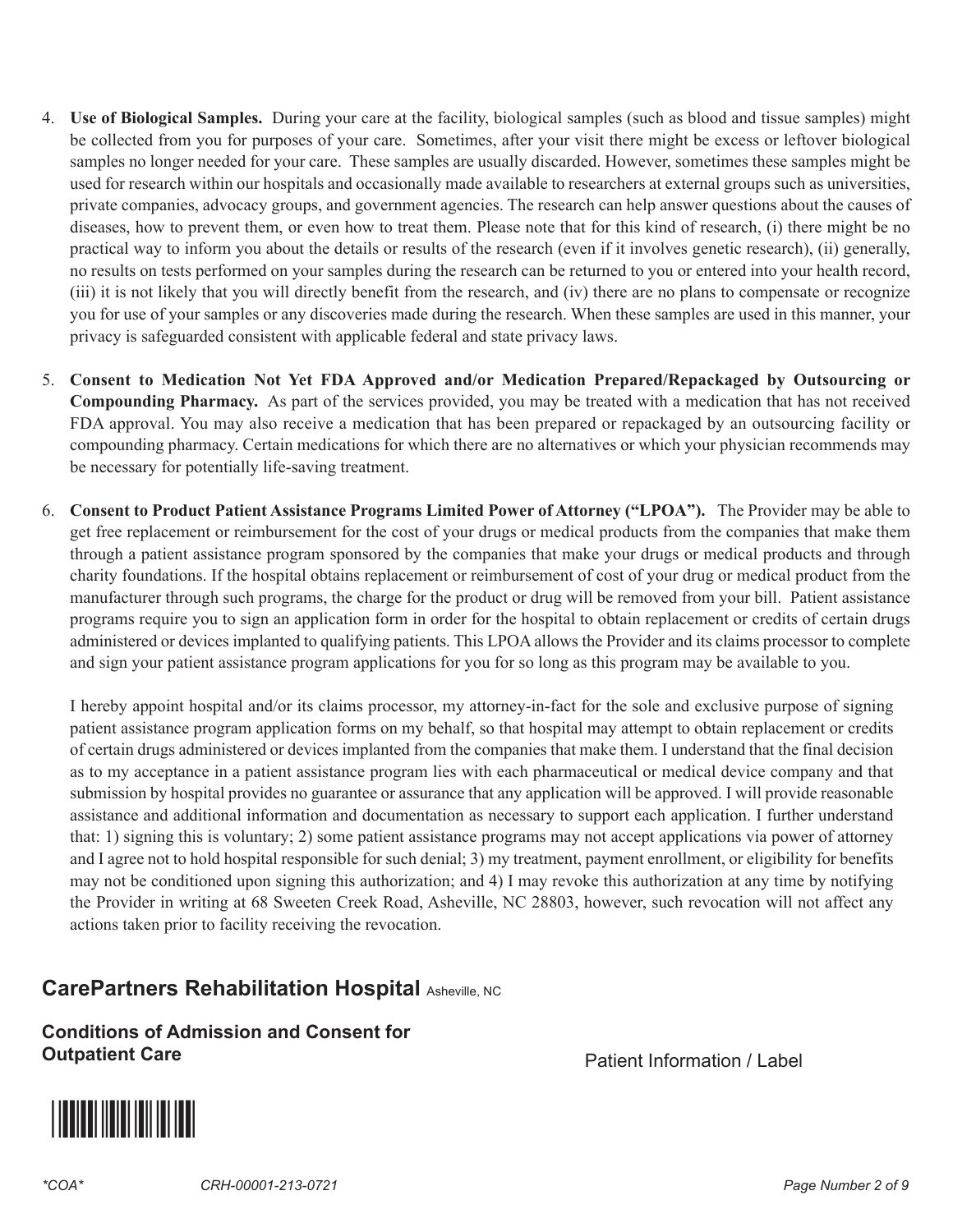This LPOA shall be in full force from the date signed and continue for so long as these programs may be available to you.

|                                      |  | Yes, I consent to Product Patient $\boxed{a}$ No, I do not consent to Product Patient Assistance Programs |  |
|--------------------------------------|--|-----------------------------------------------------------------------------------------------------------|--|
| Assistance Programs Limited Power of |  | Limited Power of Attorney                                                                                 |  |
| Attorney                             |  |                                                                                                           |  |

- 7. **Consent to Photographs, and Video, Digital and Audio Recordings.** I consent to photographs, video, digital or audio recordings, and/or images of me being recorded for patient care, healthcare operations, security purposes and/or the hospital's quality improvement and/or risk management activities. I understand that the facility retains the ownership rights to the images and/or recordings. I will be allowed to request access to or copies of the images and/or recordings when technologically feasible unless otherwise prohibited by law. I understand that these images and/or recordings will be securely stored and protected. Images and/or recordings in which I am identified will not be released and/or used outside of the facility without a specific written authorization from me or my legal representative unless otherwise required by law.
- 8. **Financial Agreement.** In consideration of the services to be rendered to Patient, Patient or Guarantor individually promises to pay the Patient's account at the rates stated in the hospital's price list (known as the "**Charge Master**") effective on the date the charge is processed for the service provided, which rates are hereby expressly incorporated by reference as the price term of this agreement to pay the Patient's account. Some special items will be priced separately if there is no price listed on the Charge Master. An estimate of the anticipated charges for services to be provided to the Patient is available upon request from the hospital. Estimates may vary significantly from the final charges based on a variety of factors, including, but not limited to, the course of treatment, intensity of care, physician practices, and the necessity of providing additional goods and services.

The hospital will provide a medical screening examination as required to all Patients who are seeking medical services to determine if there is an emergency medical condition without regard to the Patient's ability to pay. If there is an emergency medical condition, the hospital will provide stabilizing treatment within its capacity. However, Patient and Guarantor understand that if Patient does not qualify under the hospital's charity care policy or other applicable policy, Patient or Guarantor is not relieved of his/her obligation to pay for these services.

If supplies and services are provided to Patient who has coverage through a governmental program or through certain private health insurance plans, the hospital may accept a discounted payment for those supplies and services. In this event any payment required from the Patient or Guarantor will be determined by the terms of the governmental program or private health insurance plan. If the Patient is uninsured and not covered by a governmental program, the Patient may be eligible to have his or her account discounted or forgiven under the hospital's uninsured discount or charity care programs in effect at the time of treatment. I understand that I may request information about these programs from the hospital.

I also understand that, as a courtesy to me, the hospital may bill an insurance company offering coverage, but may not be obligated to do so. Regardless, I agree that, except where prohibited by law, the financial responsibility for the services rendered belongs to me, the Patient or Guarantor. I agree to pay for services that are not covered and covered charges not paid in full by insurance coverage including, but not limited to, coinsurance, deductibles, non-covered benefits due to policy limits or policy exclusions, or failure to comply with insurance plan requirements.

# **CarePartners Rehabilitation Hospital Asheville, NC**

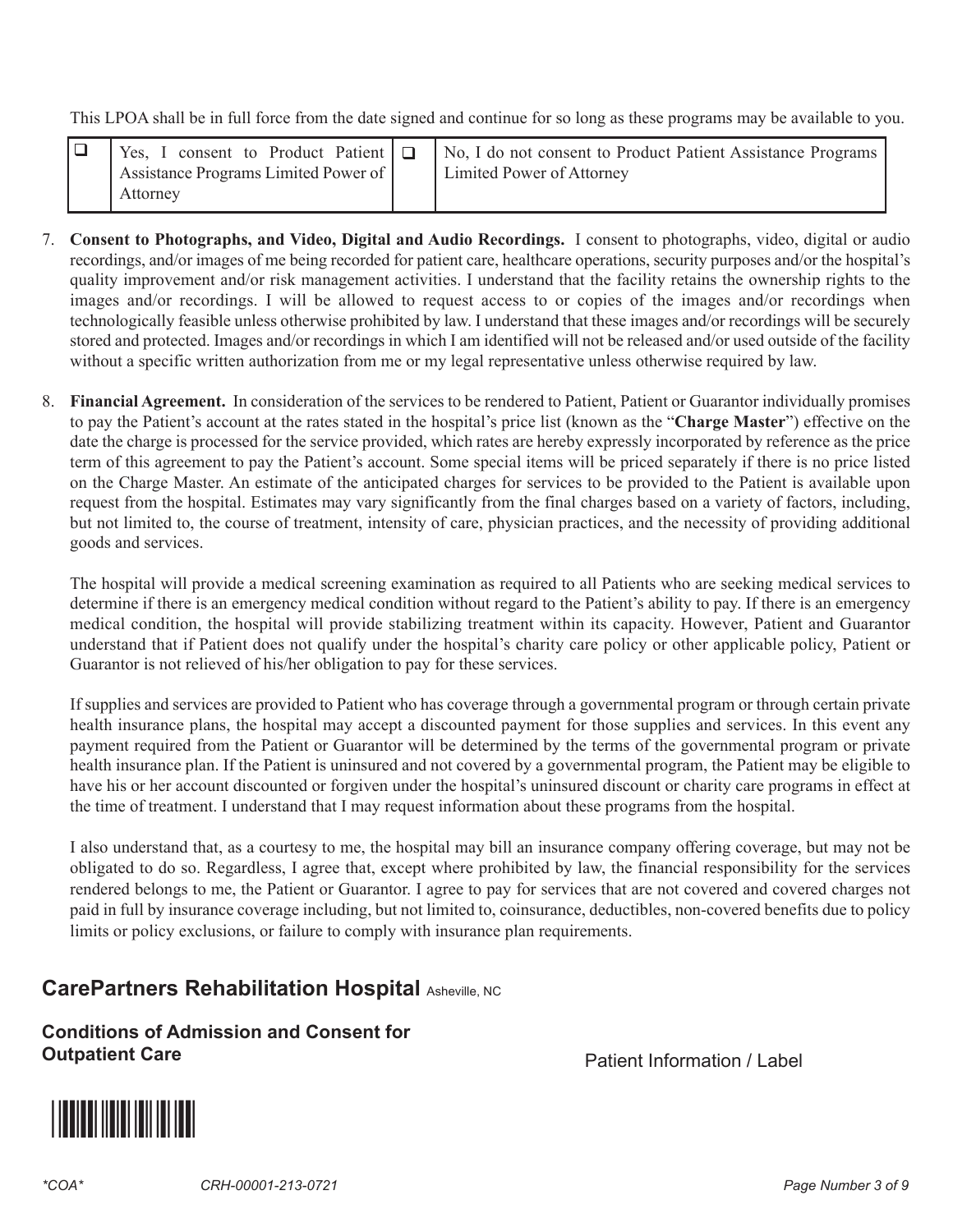- 9. **Professional services rendered by independent contractors and Advanced Practice Professionals are not part of the hospital bill.** I understand that physicians and other Advanced Practice Professionals may be called upon to provide care or services to me or on my behalf, but that I may not actually see, or be examined by all physicians or other Advanced Practice Professionals participating in my care; for example, I may not see physicians, including but not limited to, my treating physicians/ surgeons, radiologists, pathologists, cardiologists, emergency physicians, anesthesiologists, staff physicians, contract physicians, physician assistants and other Advanced Practice Professionals including those providing radiology, pathology, EKG interpretation, anesthesiology services or telemedicine. I understand that, in most instances, there will be a separate charge for professional services rendered by these providers and that I will receive a bill for these professional services that is separate from the bill for hospital services.
- 10. **Third Party Collection.** I acknowledge that the Providers may utilize the services of a third party Business Associate or affiliated entity as an extended business office ("**EBO Servicer**") for medical account billing and servicing. During the time that the medical account is being serviced by the EBO Servicer, the account shall not be considered delinquent, past due or in default, and shall not be reported to a credit bureau or subject to collection legal proceedings. When the EBO Servicer's efforts to obtain payment have been exhausted due to a number of factors (for e.g., Patient or Guarantor's failure to pay or make a payment arrangement after insurance adjustments and payments have been credited, and/or the insurer's denial of claim(s) or benefits is received), the EBO Servicer will send a final notice letter which will include the date that the medical account may be returned from the EBO Servicer to the Provider. Upon return to the Provider by the EBO Servicer, the Provider may place the account back with the EBO Servicer, or, at the option of the Provider, may determine the account to be delinquent, past due and in default. Once the medical account is determined to be delinquent it may be subject to late fees, interest as stated, referral to a collection agency for collection as a delinquent account, credit bureau reporting and enforcement by legal proceedings.

I also agree that if the Provider initiates collection efforts to recover amounts owed by me or my Guarantor, then, in addition to amounts incurred for the services rendered, Patient or Guarantor will pay, to the extent permitted by law: (a) any and all costs incurred by the Provider in pursuing collection, including, but not limited to, reasonable attorneys' fees, and (b) any court costs or other costs of litigation incurred by the Provider.

11. **Assignment of Benefits.** Patient assigns all of his/her rights and benefits under existing policies of insurance providing coverage and payment for any and all expenses incurred as a result of services and treatment rendered by the Provider and authorizes direct payment to the Provider of any insurance benefits otherwise payable to or on behalf of Patient for the hospitalization or for outpatient services, including emergency services, if rendered. Patient understands that any payment received from these policies and/or plans will be applied to the amount that Patient or Guarantor has agreed to pay for services rendered during this admission and, that Provider will not retain benefits in excess of the amount owed to the Provider for the care and treatment rendered during the admission.

I understand that any health insurance policies under which I am covered may be in addition to other coverage or benefits or recovery to which I may be entitled, and that Provider, by initially accepting health insurance coverage, does not waive its rights to collect or accept, as payment in full, any payment made under different coverage or benefits or any other sources of payment that may or will cover expenses incurred for services and treatment.

# **CarePartners Rehabilitation Hospital Asheville, NC**

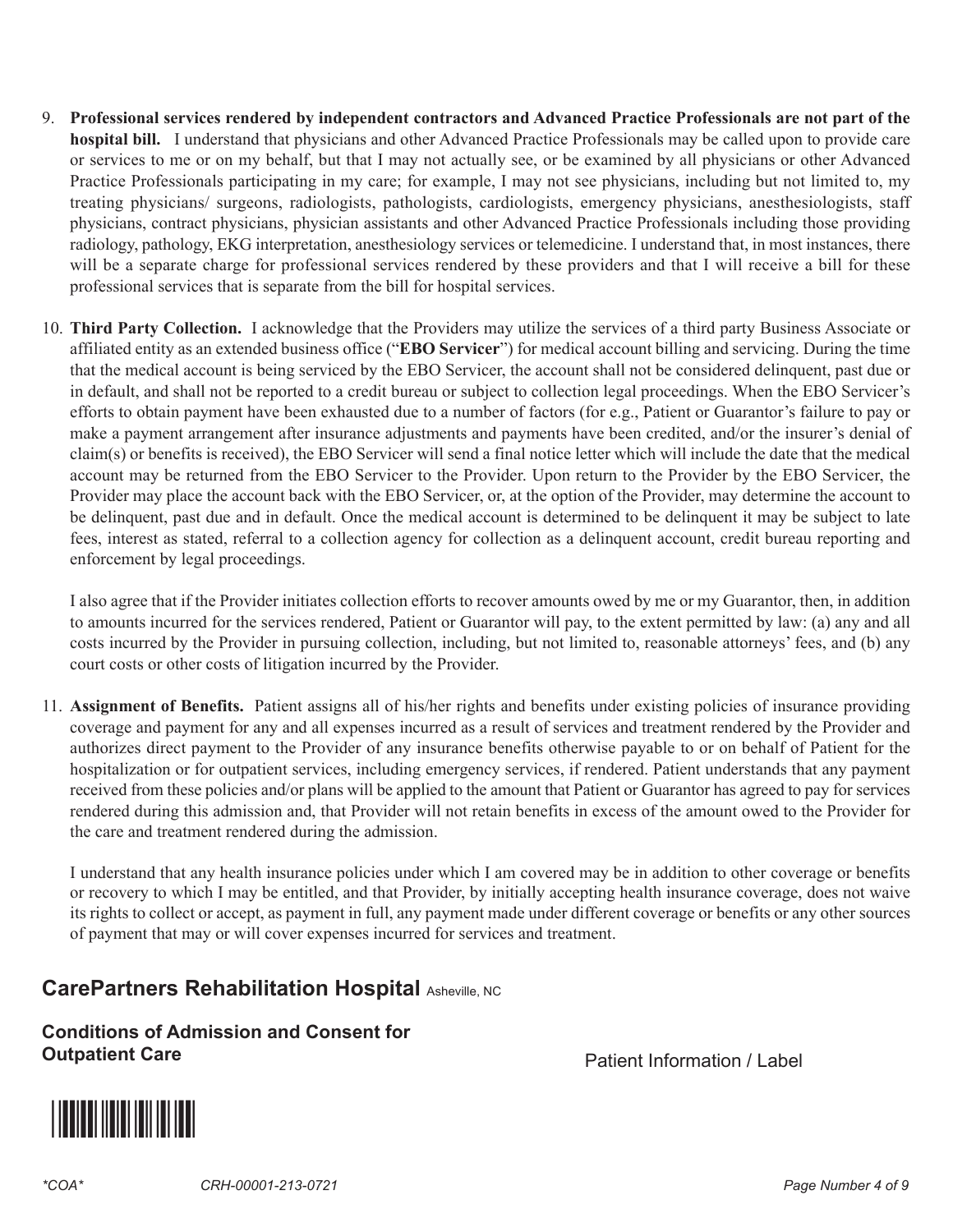I hereby **irrevocably appoint** the Provider as my authorized representative to pursue any claims, penalties, and administrative and/or legal remedies for any and all benefits due me for the payment of charges associated with services and treatment rendered by the Provider. These authorized actions include administrative and non-administrative appeals of any denial or underpayment of benefits or coverage, litigation, other forms of dispute resolution in any forum or for any type of relief (including monetary and equitable) available under applicable laws, including without limitation all provisions of the Employee Retirement Income Security Act of 1974, on my behalf against any responsible payer, employer-sponsored medical benefit plans, third party liability carrier or, any other responsible third party ("**Responsible Party**"). I also transfer and assign to the Provider all of my rights to demand and receive the production of or access to any documents or information, including without limitation, copies of health plan documents and materials, from any entity or person to the fullest extent of my rights to do so under my health plan and applicable laws. The foregoing rights are assigned in their entirety without limitation and without reservation of any part or aspect thereof. This assignment shall not be construed as an obligation of the Providers to pursue any such right of recovery. I acknowledge and understand that I maintain my right of recovery against my insurer or health benefit plan and the foregoing assignment does not divest me of such right.

I agree to take all actions necessary to assist the Provider in collecting payment from any such Responsible Party should the Provider(s) elect to collect such payment, including allowing the Provider(s) to bring suit against the Responsible Party in my name. If I receive payment directly from any source for the medical charges associated with my treatment acknowledge that it is my duty and responsibility to immediately pay any such payments to the Provider(s).

- 12. **Medicare Patient Certification and Assignment of Benefit.** I certify that any information I provide in applying for payment under Title XVIII ("**Medicare**") or Title XIX ("**Medicaid**") of the Social Security Act is correct. I request payment of authorized benefits to be made on my behalf to the hospital or hospital-based physician by the Medicare or Medicaid program.
- 13. **Private Room.** I understand and agree that I am (or Guarantor is) responsible for any additional charges associated with the request and/or use of a private room.
- 14. **Outpatient Medicare Patients.** Medicare does not provide coverage for "self-administered drugs" or drugs that you normally take on your own, with only a few limited exceptions. If you get self-administered drugs that aren't covered by Medicare Part B, we may bill you for the drug. However, if you are enrolled in a Medicare Part D Drug Plan, these drugs may be covered in accordance with Medicare Part D Drug Plan enrollment materials. If you pay for these self-administered drugs, you can submit a claim to your Medicare Part D Drug Plan for a possible refund.
- 15. **Communications About My Healthcare.** I authorize my healthcare information to be disclosed for purposes of communicating results, findings, and care decisions to my family members and others I designate to be responsible for my care. I will provide those individuals with a password or other verification means specified by the hospital. I agree I may be contacted by the Provider or an agent of the Provider or an independent physician's office for the purposes of scheduling necessary follow-up visits recommended by the treating physician.
- 16. **Consent to Telephone Calls, Email or Text Message for Financial Communications.** I authorize the use of any email address or cellular telephone number I provide for receiving information relating to my financial obligations, including, but not limited to, payment reminders, delinquent notifications, instructions and, links to hospital Patient billing information. I agree that, in order for you, or your EBO Servicers and collection agents to service my account or to collect any amounts I

### **CarePartners Rehabilitation Hospital Asheville, NC**

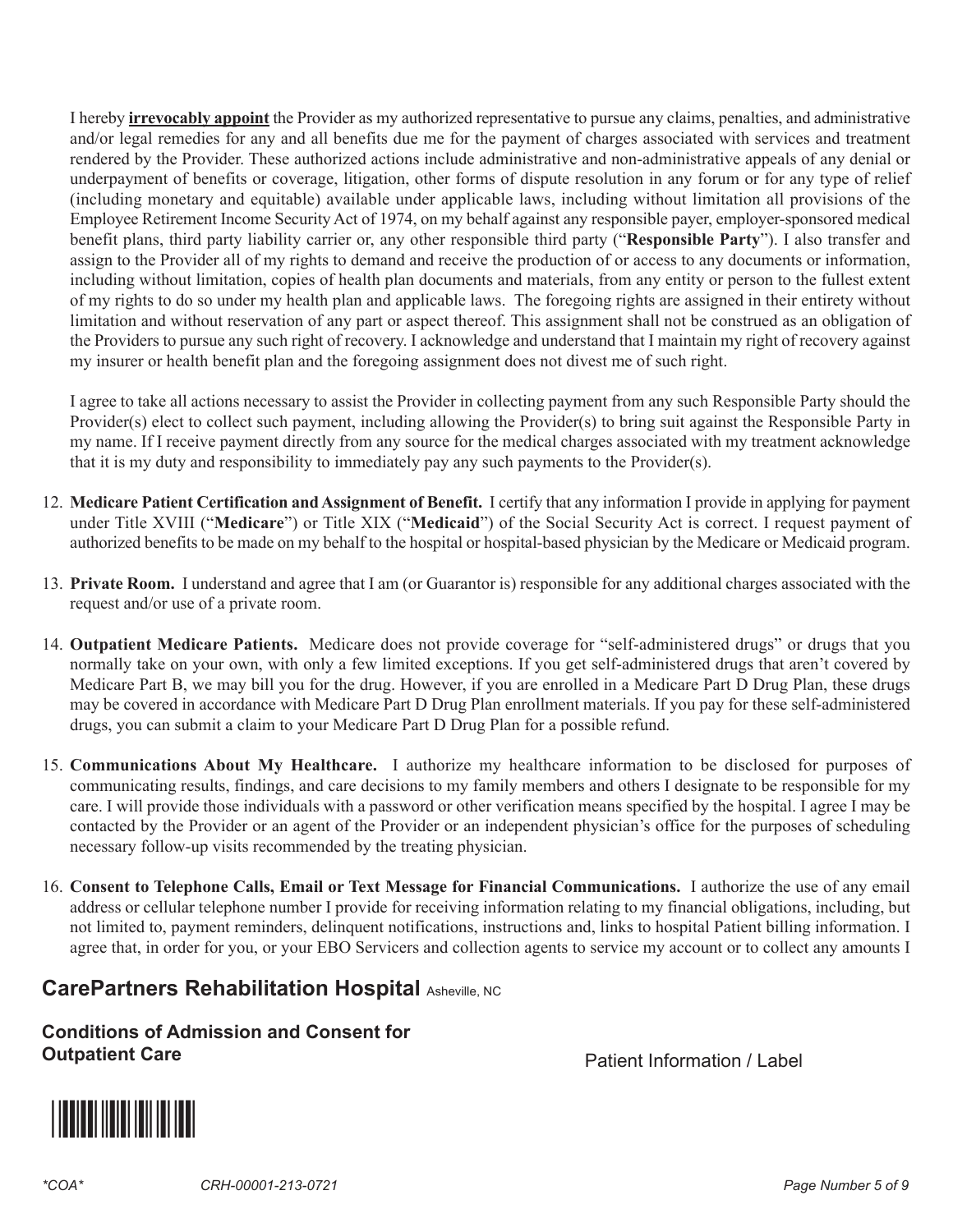may owe, I expressly agree and consent that you or your EBO Servicer and collection agents may contact me by telephone, on a recorded line, at any telephone number I have provided or you or your EBO Servicer and collection agents have obtained or, at any number forwarded or transferred from that number, regarding the hospitalization, the services rendered, or my related financial obligations. Methods of contact may include using pre-recorded/artificial voice messages and/or use of an automatic dialing device, as applicable.

By my consent below, I authorize the use of any email address or cellular telephone number I provide for receiving information relating to my financial obligations, including, but not limited to, payment reminders, delinquent notifications, instructions and links to hospital Patient billing information. I understand and acknowledge that my patient account number may appear in the email or text.

- 17. **Consent to Email, Telephone Calls or Text Message for Healthcare Information, Discharge Instructions and Other Communications.** If at any time I provide an email address or telephone number (whether wireless or a landline) to a Provider or EBO Servicer, I consent to receive messages from Providers and EBO Servicers regarding discharge instructions and other healthcare communications (including without limitation information about programs or services that might be of interest to me) at the email or telephone number (whether wireless or landline) that I have provided or you or your EBO Servicer have obtained or, at any text number forwarded or transferred from that number. These discharge instructions may include, but not be limited to: post-operative instructions, physician follow-up instructions, dietary information, and prescription information. The other healthcare communications may include, but are not limited to communications to family or designated representatives regarding my treatment or condition, or reminder messages to me regarding appointments for medical care, information about insurance coverage/eligibility, referrals, available treatment options and capabilities, health insurance plans and programs and services that might be of interest to me. I understand that providing my consent to receive such communications is not a condition of receiving services or care from Providers.
- 18. **Release of Information.** I consent to Providers using and disclosing healthcare information about me for purposes of treatment, payment and healthcare operations. I also consent to my health information being used and disclosed for public health and other purposes permitted by applicable law. Information covered by this consent includes, without limitation, history and physical records, emergency records, laboratory reports, operative reports, physician progress notes, nurse notes, consultations, psychological and/or psychiatric reports, drug and alcohol treatment records and discharge summaries. This consent specifically applies to genetic information and information concerning psychological conditions, psychiatric conditions, intellectual disability conditions, substance abuse disorder and chemical dependency conditions and/or infectious diseases including, but not limited to, blood borne diseases, such as HIV and AIDS. Uses and disclosures covered by this consent include, but are not limited to (i) exchanging healthcare information about me regarding a prior admission(s) and encounters to other healthcare providers and entities to coordinate Patient care or for case management purposes; (ii) releasing health care information about me to any person or entity liable for or involved in payment on the Patient's behalf including to verify coverage, address payment questions, or for any other purpose related to benefit payment; (iii) releasing healthcare information about me to my employer's designee when the services delivered are related to a claim under worker's compensation. If I am covered by Medicare or Medicaid, I authorize the release of my healthcare information to the Social Security Administration or its intermediaries or carriers for payment of a Medicare claim or to the appropriate state agency for payment of a Medicaid claim. Provider participates, or may in the future participate, in Health Information Exchanges (HIEs) or other organizations with healthcare providers, insurers, and/or other health care industry participants and their

### **CarePartners Rehabilitation Hospital Asheville, NC**

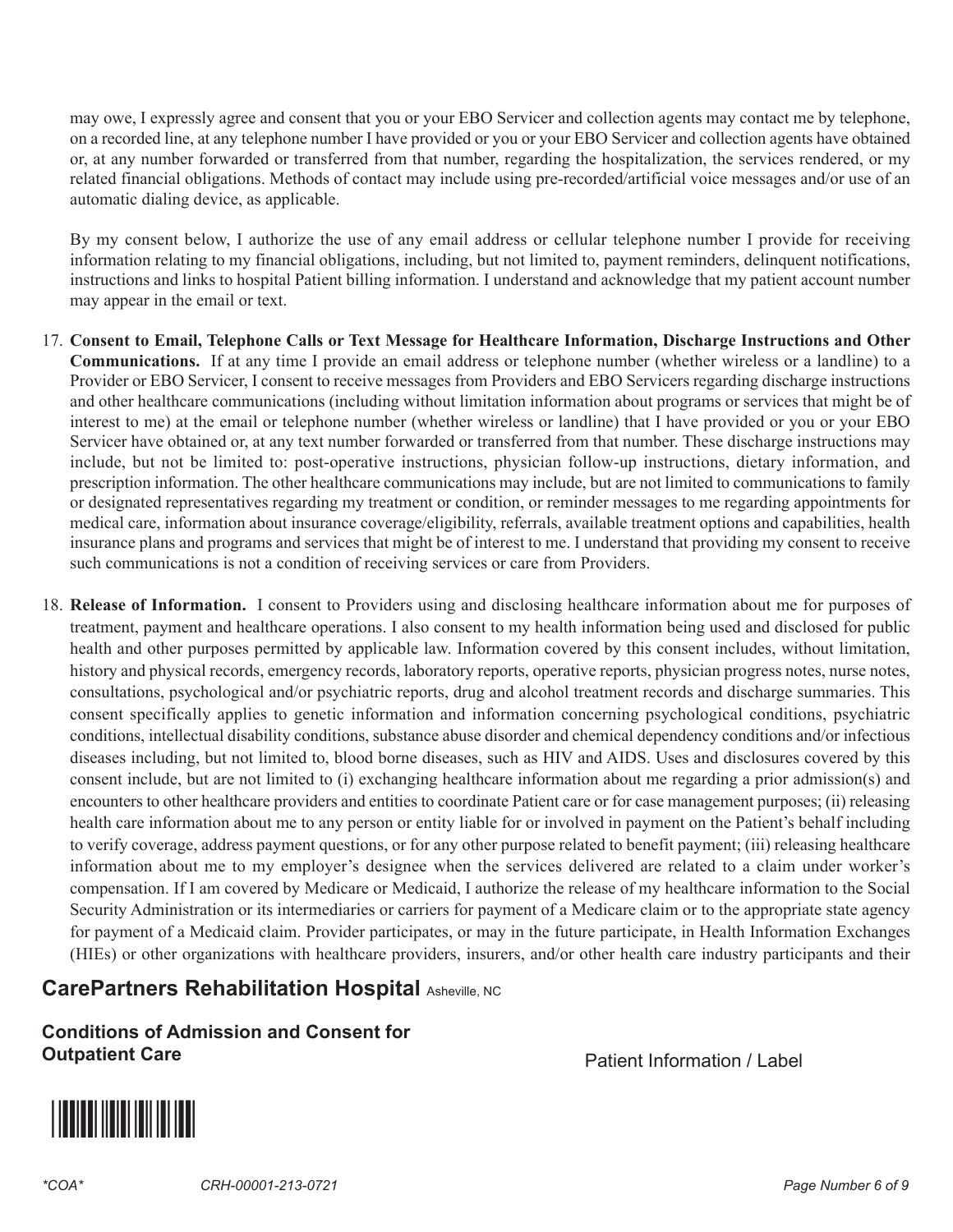subcontractors in order for these individuals and entities to share health information for treatment, payment, health care operations and other purposes permitted by law, to accomplish goals that may include but not be limited to: improving the accuracy and increasing the availability of patient health records and aggregating and comparing patient information for quality improvement purposes information concerning psychological conditions, psychiatric conditions, intellectual disability conditions, chemical dependency conditions and/or infectious diseases including, but not limited to, blood borne diseases, such as HIV and AIDS. Unless I notify Provider in writing that I desire to opt out of participation, I consent to health information about me being shared with participants in HIEs and other organizations as described above.

#### **19. Other Acknowledgements.**

**Personal Valuables.** I understand that the hospital maintains a safe for the safekeeping of money and valuables, and the hospital shall not be liable for the loss of or damage to any money, jewelry, documents, furs, fur coats and fur garments, or other articles of unusual value and small size, unless placed in the safe, and shall not be liable for the loss or damage to any other personal property, unless deposited with the hospital for safekeeping. The liability of the hospital for loss of any personal property that is deposited with the hospital for safekeeping is limited to the greater of five hundred dollars (\$500.00) or the maximum required by law, unless a written receipt for a greater amount has been obtained from the hospital by the Patient. The hospital is not responsible for the loss or damage of cell phones, glasses or dentures or personal valuables unless they are placed in the hospital safe in accordance with the terms as stated above.

**Weapons/Explosives/Drugs.** I understand and agree that if the hospital at any time believes there may be a weapon, explosive device, illegal substance or drug, or any alcoholic beverage in my room or with my belongings, the hospital may search my room and my belongings located anywhere on hospital property, confiscate any of the above items that are found, and dispose of them as appropriate, including delivery of any item to law enforcement authorities.

**Patient Visitation Rights.** I understand that I have the right to receive the visitors whom I or my Patient Representative designates, without regard to my relationship to these visitors. I also have the right to withdraw or deny such consent at any time. I will not be denied visitation privileges on the basis of age, race, color, national origin, religion, gender, gender identity and gender expression, and sexual orientation or disability. All visitors I designate will enjoy full and equal visitation privileges that are no more restrictive than those that my immediate family members would enjoy. Further, I understand that the hospital may need to place clinically necessary or reasonable restrictions or limitations on my visitors to protect my health and safety in addition to the health and safety of other Patients. The hospital will clearly explain the reason for any restrictions or limitations if imposed. If I believe that my visitation rights have been violated, I or my representative has the right to utilize the hospital's complaint resolution system.

**Additional Provision for Admission of Minors/ Incapacitated Patient.** If I am signing as legal guardian, I acknowledge and verify that I am the legal guardian or custodian of the minor/incapacitated patient.

### **CarePartners Rehabilitation Hospital Asheville, NC**

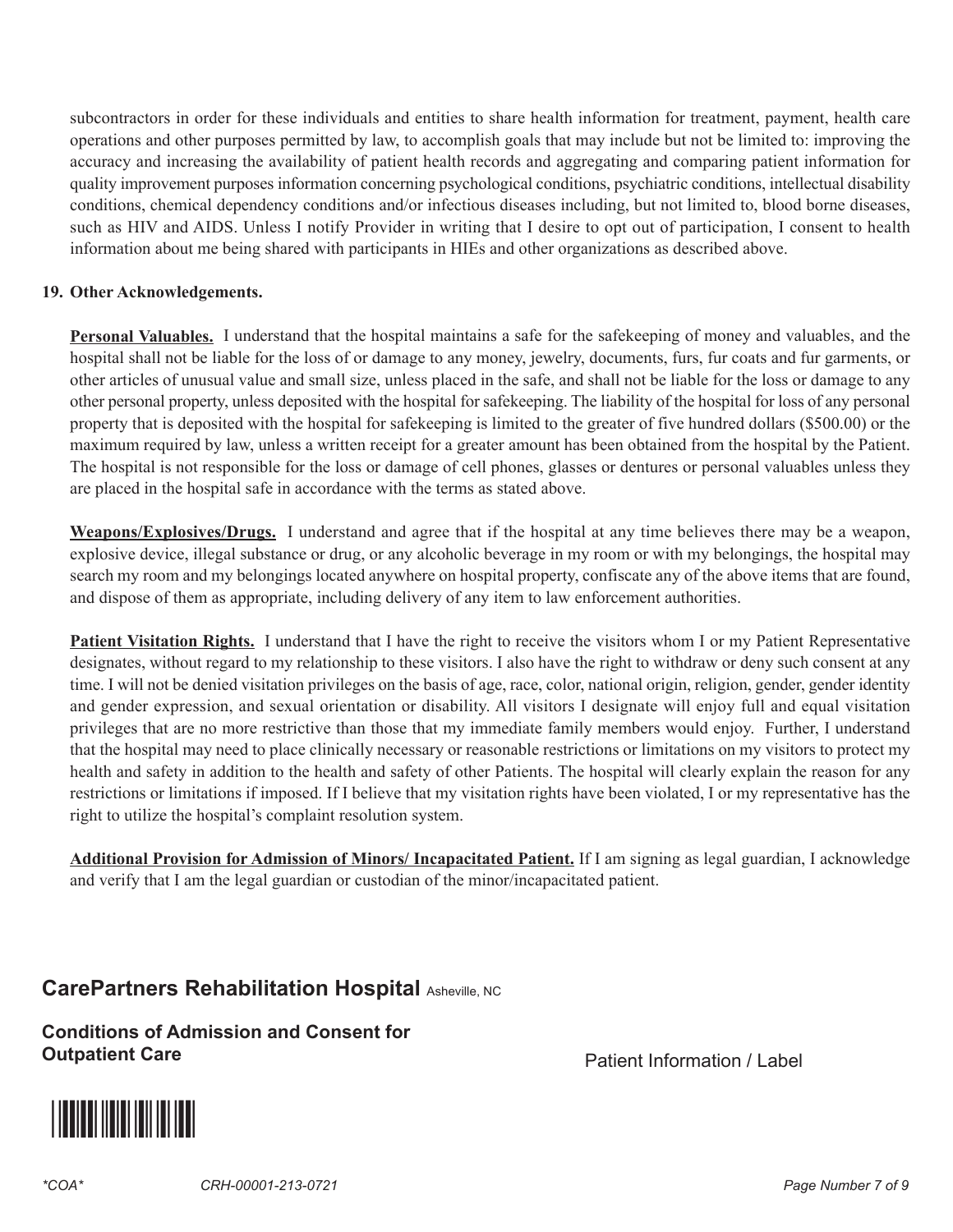#### **20. Patient Self Determination Act.**

I have been furnished information regarding Advance Directives (such as healthcare or medical power of attorney and, living wills). Please check the box next to **one** of the following applicable statements:

|  | Advance $\Box$<br>executed<br>Directive(s) and have been<br>requested to supply a copy<br>to the hospital |  | not executed Advance $\Box$<br>have<br>Directive(s), wish to execute one or<br>more and have received information on<br>how to execute an Advance Directive |  | I have not executed an<br>Advance Directive and do<br>not wish to execute one at<br>this time |
|--|-----------------------------------------------------------------------------------------------------------|--|-------------------------------------------------------------------------------------------------------------------------------------------------------------|--|-----------------------------------------------------------------------------------------------|
|--|-----------------------------------------------------------------------------------------------------------|--|-------------------------------------------------------------------------------------------------------------------------------------------------------------|--|-----------------------------------------------------------------------------------------------|

21. **Notice of Privacy Practices.** I acknowledge that I have received the hospital's Notice of Privacy Practices, which describes the ways in which the hospital may use and disclose my healthcare information for its treatment, payment, healthcare operations and other prescribed and permitted uses and disclosures. I understand that this information may be disclosed electronically by the Provider and/or the Provider's business associates. I understand that I may contact the hospital Privacy Officer designated on the notice if I have a question or complaint.

Acknowledge: **and all all a** (Initial)

22. Acknowledgement of Notice of Patient Rights and Responsibilities. I have been furnished with a Statement of Patient Rights and Responsibilities ensuring that I am treated with respect and dignity and without discrimination or distinction based on age, gender, disability, race, color, ancestry, citizenship, religion, pregnancy, sexual orientation, gender identity or expression, national origin, medical condition, marital status, veteran status, payment source or ability, or any other basis prohibited by federal, state, or local law.

**Acknowledge: \_\_\_\_\_\_\_\_\_\_\_\_\_\_\_\_\_\_ (Initial)** 

23. **Acknowledgement:** I have been given the opportunity to read and ask questions about the information contained in this form, **specifically** including but not limited to the financial obligation's provisions and assignment of benefit provisions, and I acknowledge that I either have no questions or that my questions have been answered to my satisfaction and that I have signed this document freely and without inducement other than the rendition of services by the Providers.

Acknowledge: **and all all a** (Initial)

### **CarePartners Rehabilitation Hospital Asheville, NC**